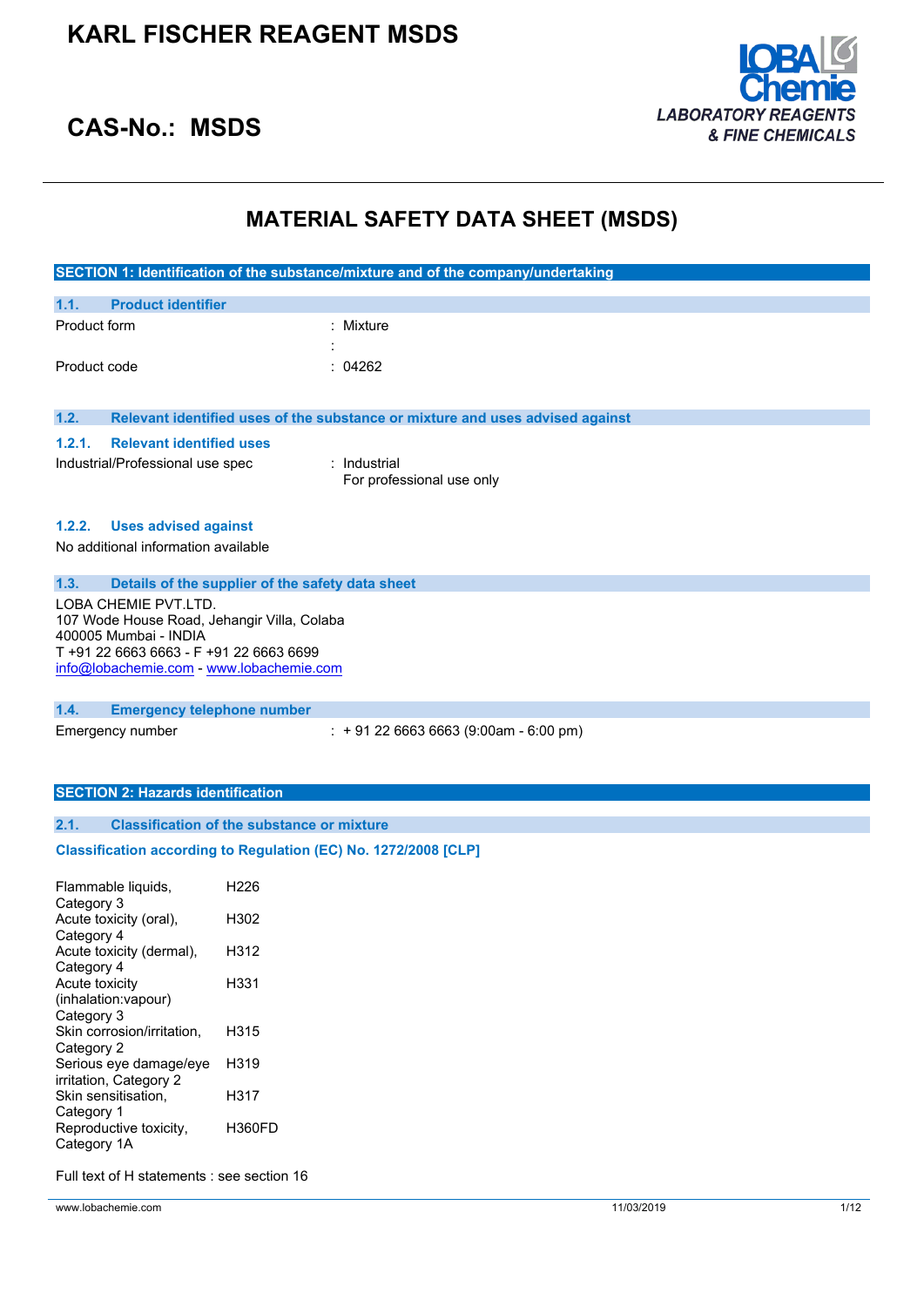### **Adverse physicochemical, human health and environmental effects**

No additional information available

| 2.2.<br><b>Label elements</b>                              |                                                                                                                                                                                                                                                                                                                                                                                                                                                                                    |
|------------------------------------------------------------|------------------------------------------------------------------------------------------------------------------------------------------------------------------------------------------------------------------------------------------------------------------------------------------------------------------------------------------------------------------------------------------------------------------------------------------------------------------------------------|
| Labelling according to Regulation (EC) No. 1272/2008 [CLP] |                                                                                                                                                                                                                                                                                                                                                                                                                                                                                    |
| Hazard pictograms (CLP)                                    |                                                                                                                                                                                                                                                                                                                                                                                                                                                                                    |
|                                                            | GHS02<br>GHS06<br>GHS08                                                                                                                                                                                                                                                                                                                                                                                                                                                            |
| Signal word (CLP)                                          | : Danger                                                                                                                                                                                                                                                                                                                                                                                                                                                                           |
| Hazardous ingredients                                      | : 2-Methoxyethanol; Sulphur dioxide; Iodine; 2,2'-iminodiethanol                                                                                                                                                                                                                                                                                                                                                                                                                   |
| Hazard statements (CLP)                                    | : H226 - Flammable liquid and vapour.<br>H302+H312 - Harmful if swallowed or in contact with skin<br>H315 - Causes skin irritation.<br>H317 - May cause an allergic skin reaction.<br>H319 - Causes serious eye irritation.<br>H331 - Toxic if inhaled.<br>H360FD - May damage fertility. May damage the unborn child.                                                                                                                                                             |
| Precautionary statements (CLP)                             | : P201 - Obtain special instructions before use.<br>P261 - Avoid breathing dust/fume/gas/mist/vapours/spray.<br>P264 - Wash hands, forearms and face thoroughly after handling.<br>P280 - Wear protective gloves/protective clothing/eye protection/face protection.<br>P305+P351+P338 - IF IN EYES: Rinse cautiously with water for several minutes.<br>Remove contact lenses, if present and easy to do. Continue rinsing.<br>P310 - Immediately call a POISON CENTER or doctor. |

#### **2.3. Other hazards**

No additional information available

**SECTION 3: Composition/information on ingredients**

| 3.1. | <b>Substances</b> |  |
|------|-------------------|--|
|------|-------------------|--|

### Not applicable

**3.2. Mixtures**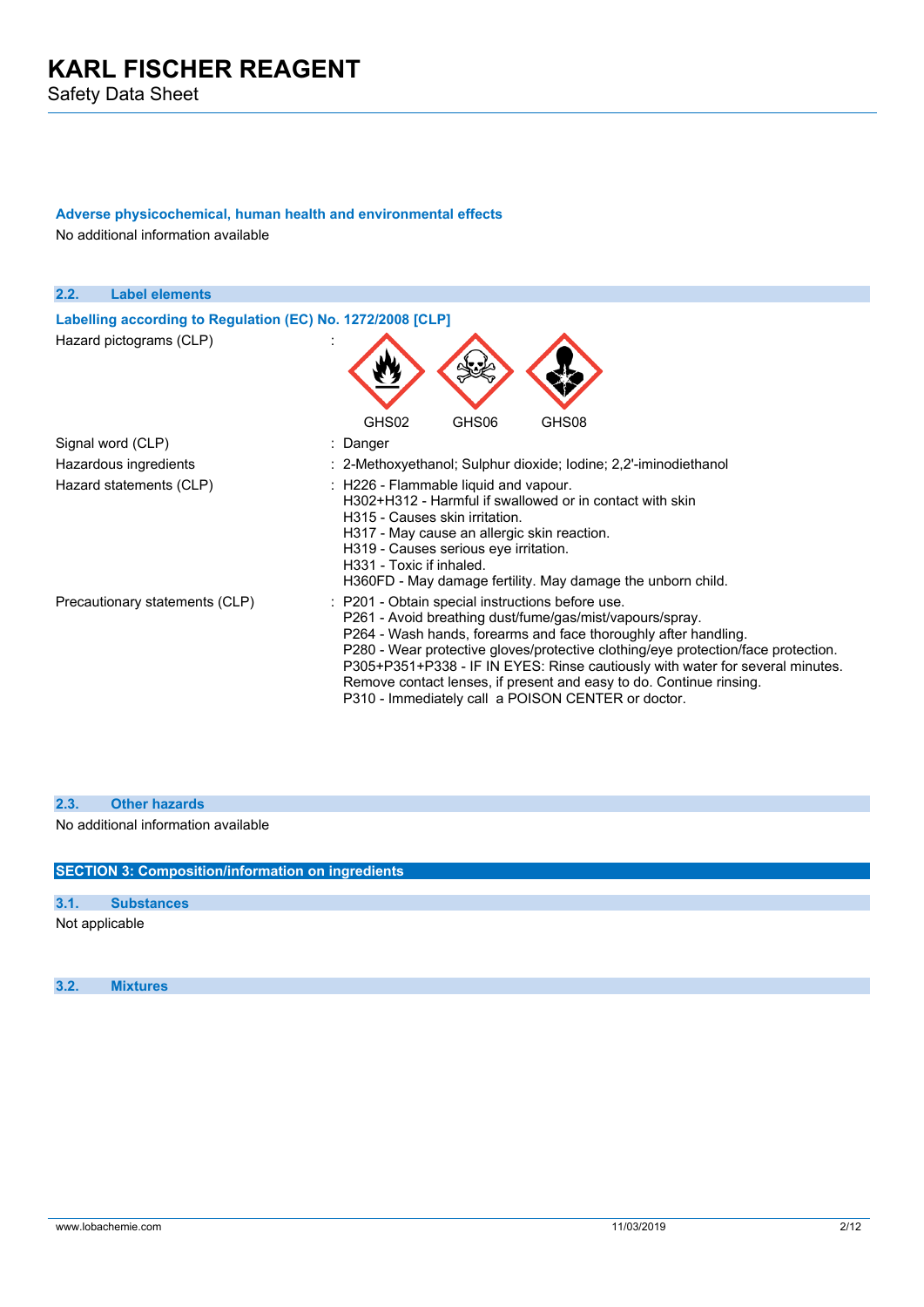Safety Data Sheet

| <b>Name</b>                                             | <b>Product identifier</b>                                                | $\frac{9}{6}$  | <b>Classification according</b><br>to Regulation (EC) No.<br>1272/2008 [CLP]                                                                                  |
|---------------------------------------------------------|--------------------------------------------------------------------------|----------------|---------------------------------------------------------------------------------------------------------------------------------------------------------------|
| 2-Methoxyethanol<br>substance listed as REACH Candidate | (CAS-No.) 109-86-4<br>(EC-No.) 203-713-7<br>(EC Index-No.) 603-011-00-4  | 69             | Repr. 1B, H360F<br>Repr. 1B, H360D<br>Flam. Liq. 3, H226<br>Acute Tox. 4 (Dermal),<br>H312<br>Acute Tox. 4 (Inhalation),<br>H332<br>Acute Tox. 4 (Oral), H302 |
| lodine                                                  | (CAS-No.) 7553-56-2<br>(EC-No.) 231-442-4<br>(EC Index-No.) 053-001-00-3 | 13             | Acute Tox. 4 (Dermal),<br>H312<br>Acute Tox. 4 (Inhalation),<br>H332<br>Aquatic Acute 1, H400                                                                 |
| 2,2'-iminodiethanol                                     | (CAS-No.) 111-42-2<br>(EC-No.) 203-868-0<br>(EC Index-No.) 603-071-00-1  | 11             | Eye Dam. 1, H318<br>Acute Tox. 4 (Oral), H302<br><b>Skin Irrit. 2, H315</b><br>STOT RE 2, H373                                                                |
| Sulphur dioxide                                         | (CAS-No.) 7446-09-5<br>(EC-No.) 231-195-2<br>(EC Index-No.) 016-011-00-9 | $\overline{7}$ | Acute Tox. 3 (Inhalation),<br>H331<br>Eye Dam. 1, H318<br>Press. Gas (Lig.), H280                                                                             |

Full text of H-statements: see section 16

| <b>SECTION 4: First aid measures</b>             |                                                                                                                                                                                     |
|--------------------------------------------------|-------------------------------------------------------------------------------------------------------------------------------------------------------------------------------------|
|                                                  |                                                                                                                                                                                     |
| 4.1.<br><b>Description of first aid measures</b> |                                                                                                                                                                                     |
| First-aid measures after inhalation              | : Remove person to fresh air and keep comfortable for breathing. Give oxygen or<br>artificial respiration if necessary.                                                             |
| First-aid measures after skin contact            | : Take off contaminated clothing and wash it before reuse. Gently wash with plenty of<br>soap and water. If skin irritation or rash occurs: Get medical advice/attention.           |
| First-aid measures after eye contact             | : If eye irritation persists: Get medical advice/attention. Rinse cautiously with water for<br>several minutes. Remove contact lenses, if present and easy to do. Continue rinsing. |
| First-aid measures after ingestion               | : If you feel unwell, seek medical advice. Rinse mouth out with water.                                                                                                              |
| 4.2.                                             | Most important symptoms and effects, both acute and delayed                                                                                                                         |
| Symptoms/effects                                 | : May damage the unborn child. May damage fertility.                                                                                                                                |
| Symptoms/effects after inhalation                | $:$ Toxic if inhaled.                                                                                                                                                               |
| Symptoms/effects after skin contact              | : Harmful in contact with skin. Causes skin irritation. May cause an allergic skin<br>reaction.                                                                                     |
| Symptoms/effects after eye contact               | : Causes serious eye damage.                                                                                                                                                        |
| Symptoms/effects after ingestion                 | : Harmful if swallowed.                                                                                                                                                             |
| 4.3.                                             | Indication of any immediate medical attention and special treatment needed                                                                                                          |
| Treat symptomatically.                           |                                                                                                                                                                                     |
| <b>SECTION 5: Firefighting measures</b>          |                                                                                                                                                                                     |
|                                                  |                                                                                                                                                                                     |
| 5.1.<br><b>Extinguishing media</b>               |                                                                                                                                                                                     |

| $\mathbf{v}$ . Extrigation is a contract to $\mathbf{v}$ |                                                                      |
|----------------------------------------------------------|----------------------------------------------------------------------|
| Suitable extinguishing media                             | : dry chemical powder, alcohol-resistant foam, carbon dioxide (CO2). |
| Unsuitable extinguishing media                           | Do not use a heavy water stream.                                     |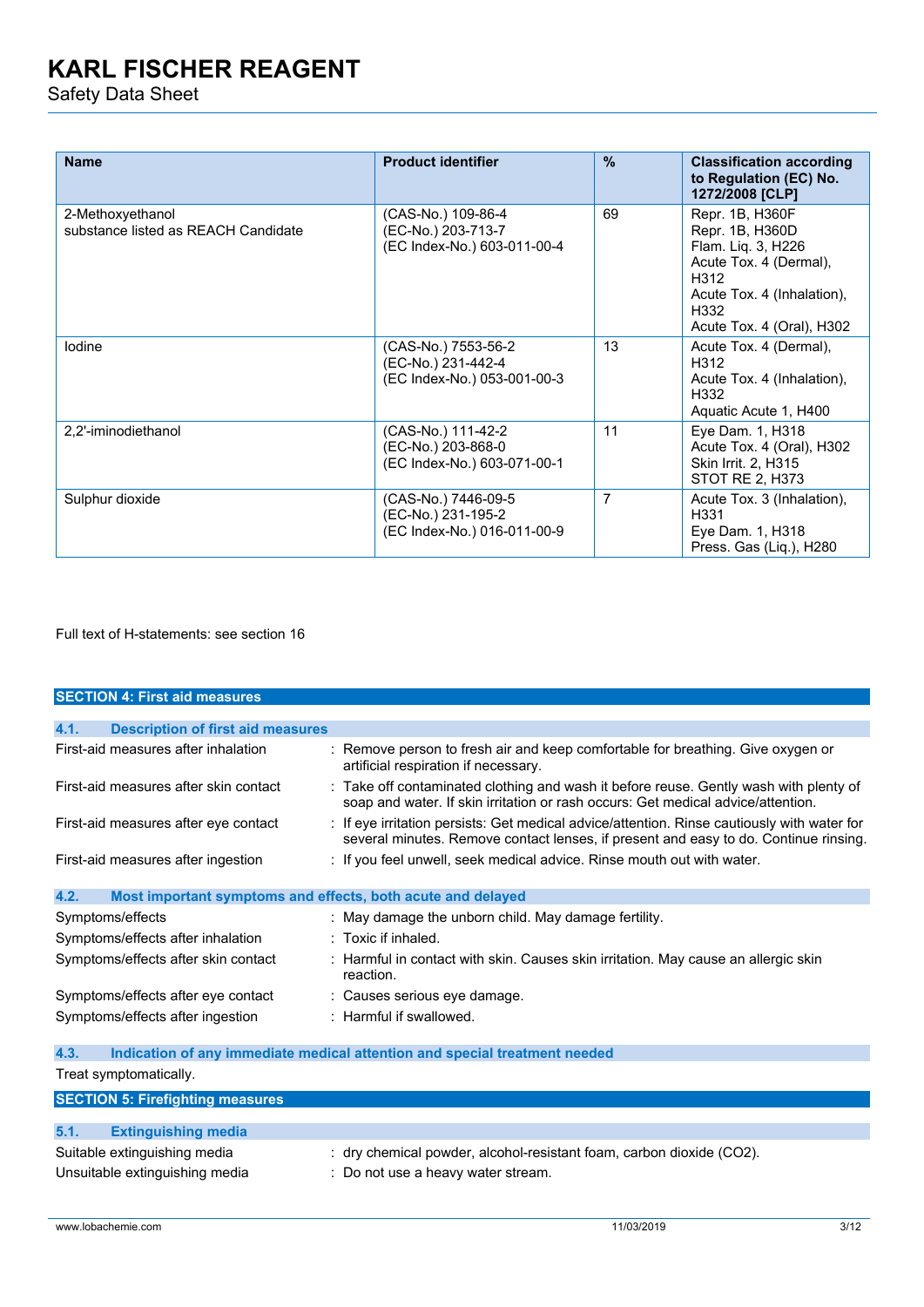Safety Data Sheet

| 5.2.                                | Special hazards arising from the substance or mixture               |                                                                                                                   |  |  |
|-------------------------------------|---------------------------------------------------------------------|-------------------------------------------------------------------------------------------------------------------|--|--|
| Fire hazard                         |                                                                     | : Flammable liquid and vapour.                                                                                    |  |  |
|                                     |                                                                     |                                                                                                                   |  |  |
|                                     | : Heating may cause a fire or explosion.<br><b>Explosion hazard</b> |                                                                                                                   |  |  |
| 5.3.                                | <b>Advice for firefighters</b>                                      |                                                                                                                   |  |  |
|                                     | Protection during firefighting                                      | : Do not attempt to take action without suitable protective equipment.                                            |  |  |
|                                     | <b>SECTION 6: Accidental release measures</b>                       |                                                                                                                   |  |  |
|                                     |                                                                     |                                                                                                                   |  |  |
| 6.1.                                |                                                                     | Personal precautions, protective equipment and emergency procedures                                               |  |  |
| 6.1.1.                              | For non-emergency personnel                                         |                                                                                                                   |  |  |
|                                     | <b>Emergency procedures</b>                                         | : Avoid contact with skin, eyes and clothing.                                                                     |  |  |
|                                     |                                                                     |                                                                                                                   |  |  |
| 6.1.2.                              | For emergency responders                                            |                                                                                                                   |  |  |
|                                     | Protective equipment                                                | : Use personal protective equipment as required.                                                                  |  |  |
| 6.2.                                | <b>Environmental precautions</b>                                    |                                                                                                                   |  |  |
|                                     | Avoid release to the environment.                                   |                                                                                                                   |  |  |
|                                     |                                                                     |                                                                                                                   |  |  |
| 6.3.                                | Methods and material for containment and cleaning up                |                                                                                                                   |  |  |
|                                     | Methods for cleaning up                                             | : Clean contaminated surfaces with an excess of water.                                                            |  |  |
|                                     |                                                                     |                                                                                                                   |  |  |
| 6.4.                                | <b>Reference to other sections</b>                                  |                                                                                                                   |  |  |
|                                     | No additional information available                                 |                                                                                                                   |  |  |
|                                     | <b>SECTION 7: Handling and storage</b>                              |                                                                                                                   |  |  |
| 7.1.                                | <b>Precautions for safe handling</b>                                |                                                                                                                   |  |  |
|                                     |                                                                     |                                                                                                                   |  |  |
|                                     | Precautions for safe handling                                       | : Avoid contact with skin, eyes and clothing.                                                                     |  |  |
|                                     | Hygiene measures                                                    | : Do not eat, drink or smoke when using this product. Wash hands, forearms and face<br>thoroughly after handling. |  |  |
|                                     |                                                                     |                                                                                                                   |  |  |
| 7.2.                                | <b>Conditions for safe storage, including any incompatibilities</b> |                                                                                                                   |  |  |
|                                     | Storage conditions                                                  | : Store in a well-ventilated place. Keep container tightly closed. Keep away from heat,                           |  |  |
|                                     |                                                                     | hot surfaces, sparks, open flames and other ignition sources. No smoking.                                         |  |  |
|                                     |                                                                     |                                                                                                                   |  |  |
| 7.3.                                | <b>Specific end use(s)</b>                                          |                                                                                                                   |  |  |
| No additional information available |                                                                     |                                                                                                                   |  |  |
|                                     | <b>SECTION 8: Exposure controls/personal protection</b>             |                                                                                                                   |  |  |
|                                     |                                                                     |                                                                                                                   |  |  |

**8.1. Control parameters**

No additional information available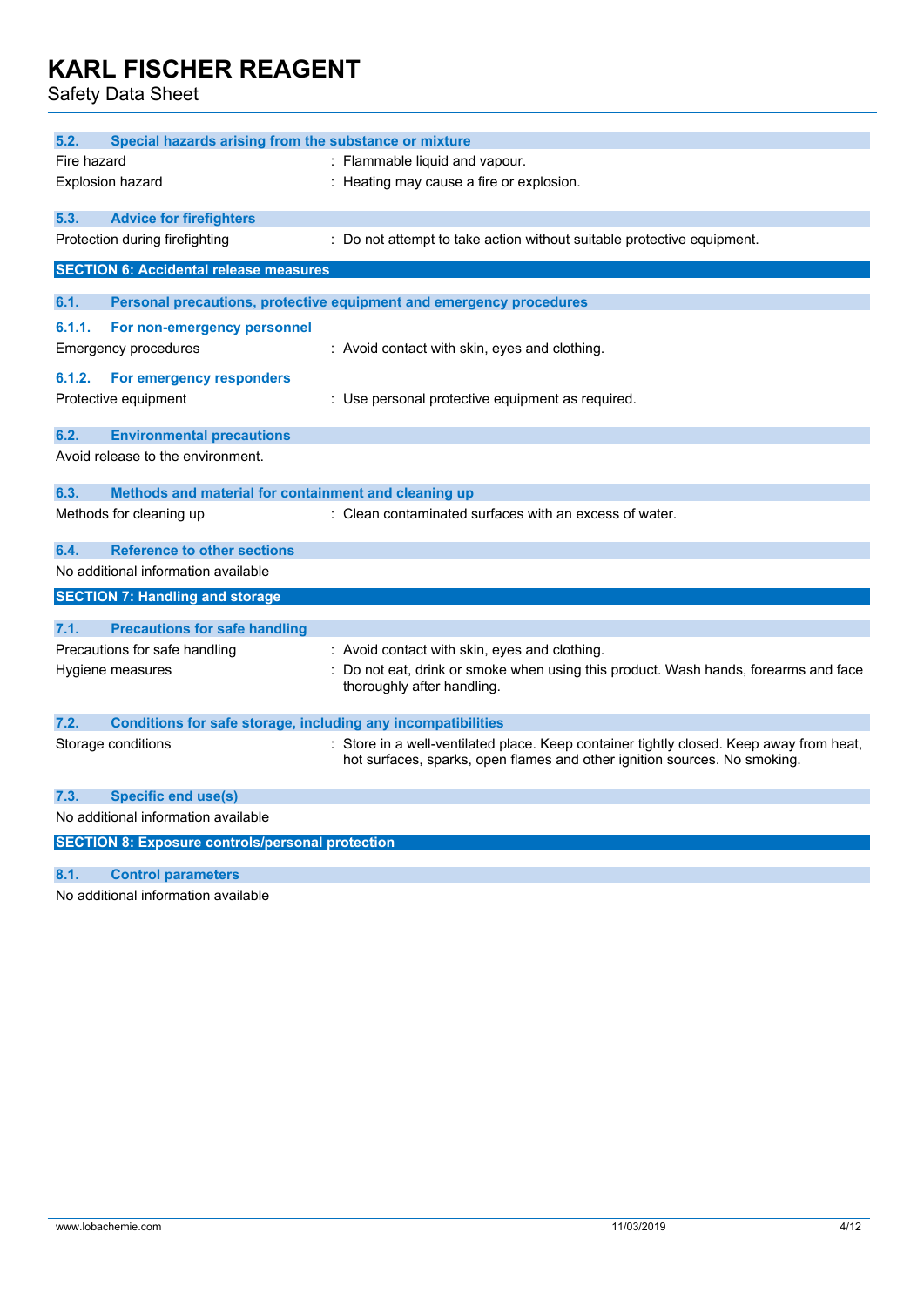Safety Data Sheet

| 8.2.<br><b>Exposure controls</b>                                        |                                                  |  |
|-------------------------------------------------------------------------|--------------------------------------------------|--|
| Hand protection                                                         | : protective gloves                              |  |
| Eye protection                                                          | : Chemical goggles or safety glasses             |  |
| Skin and body protection                                                | : Wear suitable protective clothing              |  |
| Respiratory protection                                                  | : Approved supplied air respirator               |  |
| <b>SECTION 9: Physical and chemical properties</b>                      |                                                  |  |
| 9.1.<br>Information on basic physical and chemical properties           |                                                  |  |
| Physical state                                                          | : Liquid                                         |  |
| Colour                                                                  | : Reddish-brown liquid.                          |  |
| Odour                                                                   | : characteristic.                                |  |
| Odour threshold                                                         | : No data available                              |  |
| pH                                                                      | : No data available                              |  |
| Relative evaporation rate (butylacetate=1)                              | : No data available                              |  |
| Melting point                                                           | : No data available                              |  |
| Freezing point                                                          | : No data available                              |  |
| Boiling point                                                           | : No data available                              |  |
| Flash point                                                             | : $33^{\circ}$ C                                 |  |
| Auto-ignition temperature                                               | : 285 $^{\circ}$ C                               |  |
| Decomposition temperature                                               | : No data available                              |  |
| Flammability (solid, gas)                                               | : Flammable                                      |  |
| Vapour pressure                                                         | : No data available                              |  |
| Relative vapour density at 20 °C                                        | : No data available                              |  |
| Relative density                                                        | : No data available                              |  |
| Density<br>Solubility                                                   | : $1.2$ g/cm <sup>3</sup><br>: No data available |  |
| Log Pow                                                                 | : No data available                              |  |
| Viscosity, kinematic                                                    | : No data available                              |  |
| Viscosity, dynamic                                                      | : No data available                              |  |
| <b>Explosive properties</b>                                             | : No data available                              |  |
| Oxidising properties                                                    | : No data available                              |  |
| <b>Explosive limits</b>                                                 | : No data available                              |  |
| <b>Other information</b><br>9.2.<br>No additional information available |                                                  |  |
| <b>SECTION 10: Stability and reactivity</b>                             |                                                  |  |
| <b>Reactivity</b><br>10.1.<br>No additional information available       |                                                  |  |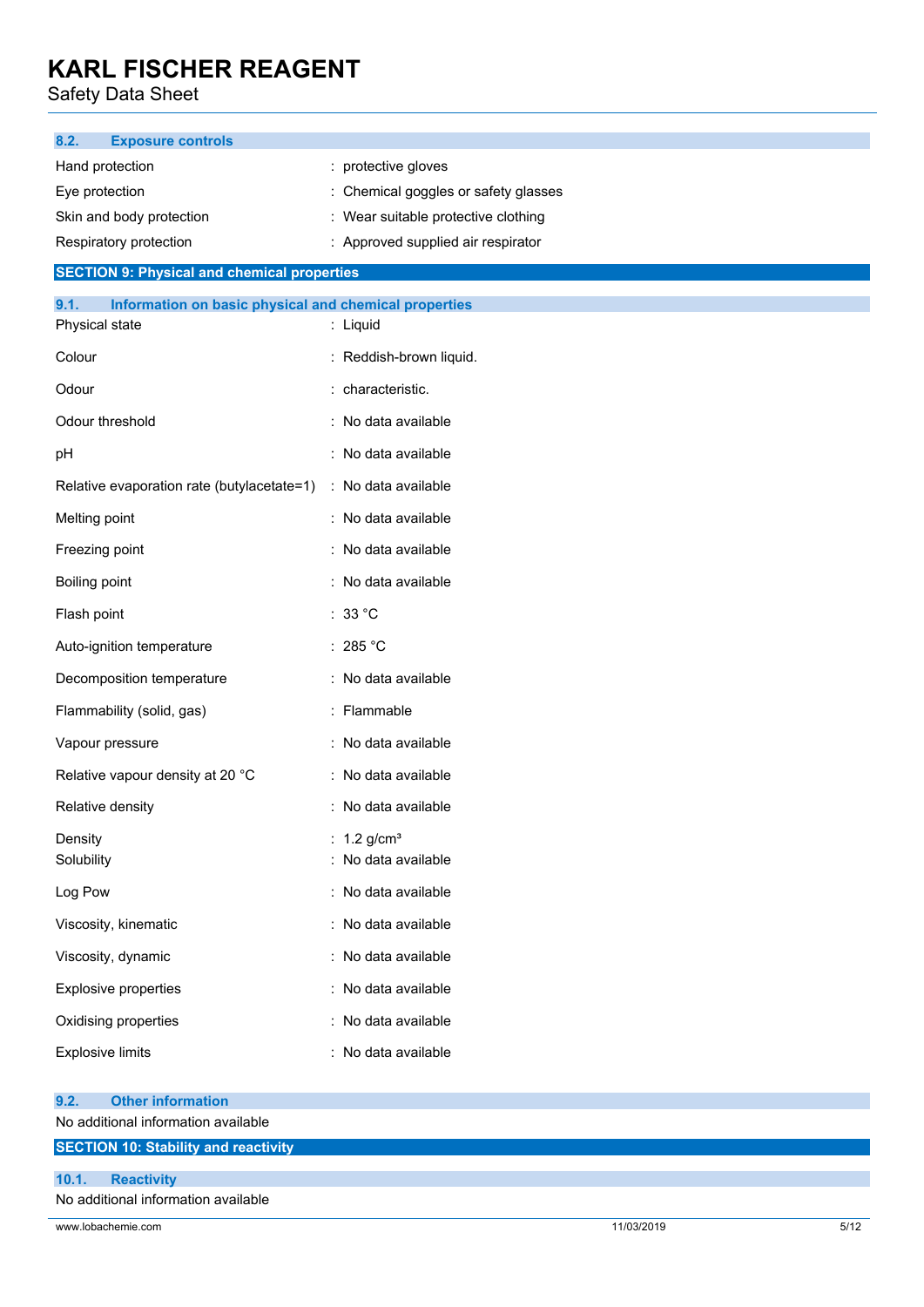Safety Data Sheet

#### **10.2. Chemical stability**

Stable under normal conditions.

#### **10.3. Possibility of hazardous reactions**

No additional information available

#### **10.4. Conditions to avoid**

Direct sunlight. Heat. High temperature. Overheating. Open flame.

#### **10.5. Incompatible materials**

No additional information available

#### **10.6. Hazardous decomposition products**

No additional information available

#### **SECTION 11: Toxicological information**

### **11.1. Information on toxicological effects** Acute toxicity **in the summand of the Coral: Harmful if swallowed. Dermal: Harmful in contact with skin. Inhalation:vapour:** Toxic if inhaled.

| ATE CLP (oral)    | 500 mg/kg bodyweight  |
|-------------------|-----------------------|
| ATE CLP (dermal)  | 1100 mg/kg bodyweight |
| ATE CLP (vapours) | $3$ mg/l/4h           |

| Skin corrosion/irritation                              | : Causes skin irritation.                             |
|--------------------------------------------------------|-------------------------------------------------------|
| Serious eye damage/irritation                          | : Causes serious eye irritation.                      |
| Respiratory or skin sensitisation                      | : May cause an allergic skin reaction.                |
| Germ cell mutagenicity                                 | : Not classified                                      |
| Carcinogenicity                                        | : Not classified                                      |
|                                                        |                                                       |
| Reproductive toxicity                                  | : May damage fertility. May damage the unborn child.  |
| STOT-single exposure                                   | : Not classified                                      |
|                                                        |                                                       |
| STOT-repeated exposure                                 | : Not classified                                      |
|                                                        |                                                       |
|                                                        |                                                       |
| Aspiration hazard                                      | : Not classified                                      |
|                                                        |                                                       |
|                                                        |                                                       |
|                                                        |                                                       |
| Potential adverse human health effects<br>and symptoms | : Harmful if swallowed. Harmful in contact with skin. |
|                                                        |                                                       |
| <b>SECTION 12: Ecological information</b>              |                                                       |
|                                                        |                                                       |

### **12.1. Toxicity**

No additional information available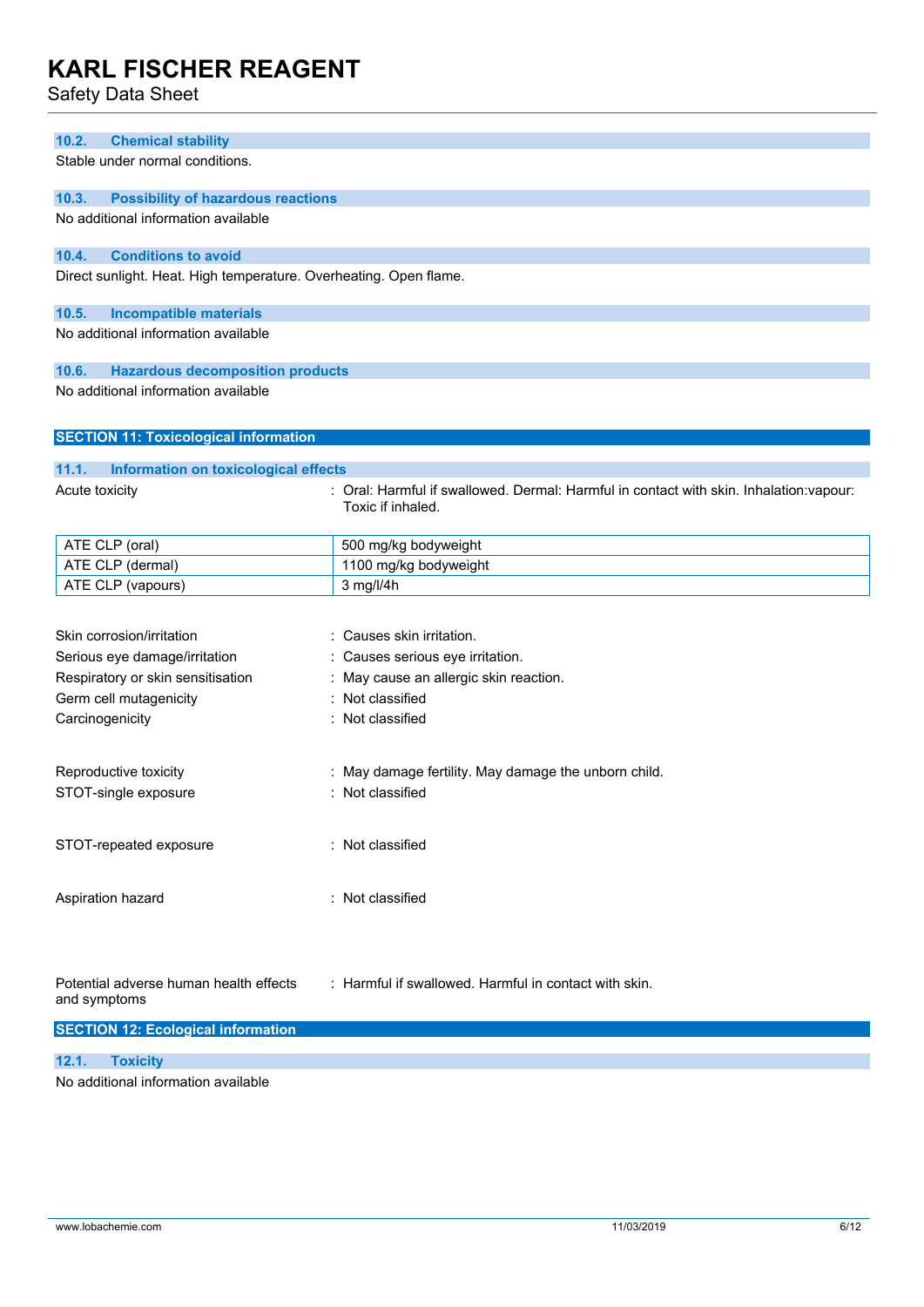Safety Data Sheet

#### **12.2. Persistence and degradability**

No additional information available

### **12.3. Bioaccumulative potential**

No additional information available

#### **12.4. Mobility in soil**

No additional information available

#### **12.5. Results of PBT and vPvB assessment**

| <b>Component</b>            |                                                                                                                                                                                       |
|-----------------------------|---------------------------------------------------------------------------------------------------------------------------------------------------------------------------------------|
| 2-Methoxyethanol (109-86-4) | This substance/mixture does not meet the PBT criteria of REACH regulation, annex<br>XIII<br>This substance/mixture does not meet the vPvB criteria of REACH regulation, annex<br>XIII |

| Product/Packaging disposal<br>recommendations |                                            | : Dispose of contents/container to hazardous or special waste collection point, in<br>accordance with local, regional, national and/or international regulation. |
|-----------------------------------------------|--------------------------------------------|------------------------------------------------------------------------------------------------------------------------------------------------------------------|
| 13.1.                                         | <b>Waste treatment methods</b>             |                                                                                                                                                                  |
|                                               | <b>SECTION 13: Disposal considerations</b> |                                                                                                                                                                  |
|                                               | No additional information available        |                                                                                                                                                                  |
|                                               | 12.6. Other adverse effects                |                                                                                                                                                                  |

**SECTION 14: Transport information**

In accordance with ADR / RID / IMDG / IATA / ADN

| <b>UN number</b><br>14.1.                  |                                                                |
|--------------------------------------------|----------------------------------------------------------------|
| UN-No. (ADR)                               | : 1188                                                         |
| UN-No. (IMDG)                              | : 1188                                                         |
| UN-No. (IATA)                              | : 1188                                                         |
| UN-No. (ADN)                               | : 1188                                                         |
| UN-No. (RID)                               | : 1188                                                         |
| <b>UN proper shipping name</b><br>14.2.    |                                                                |
| Proper Shipping Name (ADR)                 | : ETHYLENE GLYCOL MONOMETHYL ETHER                             |
| Proper Shipping Name (IMDG)                | : ETHYLENE GLYCOL MONOMETHYL ETHER                             |
|                                            |                                                                |
| Proper Shipping Name (IATA)                | : Ethylene glycol monomethyl ether                             |
| Proper Shipping Name (ADN)                 | : ETHYLENE GLYCOL MONOMETHYL ETHER                             |
| Proper Shipping Name (RID)                 | : ETHYLENE GLYCOL MONOMETHYL ETHER                             |
| Transport document description (ADR)       | : UN 1188 ETHYLENE GLYCOL MONOMETHYL ETHER, 3, III, (D/E)      |
| Transport document description (IMDG)      | : UN 1188 ETHYLENE GLYCOL MONOMETHYL ETHER, 3, III (38°C c.c.) |
| Transport document description (IATA)      | : UN 1188 Ethylene glycol monomethyl ether, 3, III             |
| Transport document description (ADN)       | : UN 1188 ETHYLENE GLYCOL MONOMETHYL ETHER, 3, III             |
| Transport document description (RID)       | : UN 1188 ETHYLENE GLYCOL MONOMETHYL ETHER, 3, III             |
| 14.3.<br><b>Transport hazard class(es)</b> |                                                                |
| <b>ADR</b>                                 |                                                                |

Transport hazard class(es) (ADR) : 3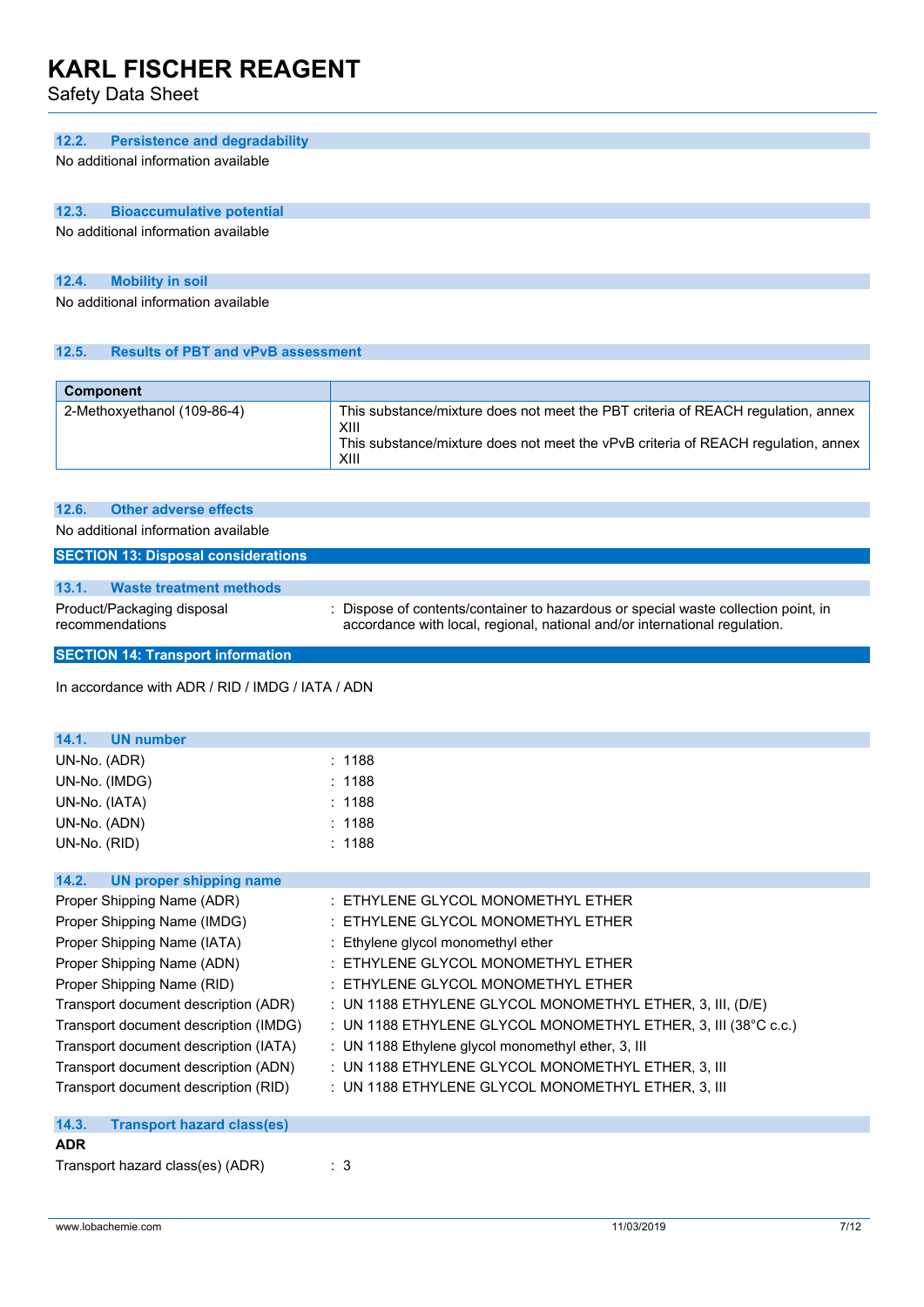### Safety Data Sheet

| Danger labels (ADR)                   | : $3$          |  |  |
|---------------------------------------|----------------|--|--|
|                                       |                |  |  |
|                                       |                |  |  |
|                                       |                |  |  |
| <b>IMDG</b>                           |                |  |  |
| Transport hazard class(es) (IMDG)     | : 3            |  |  |
| Danger labels (IMDG)                  | $\therefore$ 3 |  |  |
|                                       |                |  |  |
|                                       |                |  |  |
|                                       |                |  |  |
|                                       |                |  |  |
| <b>IATA</b>                           |                |  |  |
| Transport hazard class(es) (IATA)     | : 3            |  |  |
| Hazard labels (IATA)                  | $\therefore$ 3 |  |  |
|                                       |                |  |  |
|                                       |                |  |  |
|                                       |                |  |  |
|                                       |                |  |  |
| <b>ADN</b>                            |                |  |  |
| Transport hazard class(es) (ADN)      | : 3            |  |  |
| Danger labels (ADN)                   | : 3            |  |  |
|                                       |                |  |  |
|                                       |                |  |  |
|                                       |                |  |  |
|                                       |                |  |  |
| <b>RID</b>                            |                |  |  |
| Transport hazard class(es) (RID)      | : 3            |  |  |
| Danger labels (RID)                   | : 3            |  |  |
|                                       |                |  |  |
|                                       |                |  |  |
|                                       |                |  |  |
|                                       |                |  |  |
| <b>Packing group</b><br>14.4.         |                |  |  |
| Packing group (ADR)                   | $: \mathbb{H}$ |  |  |
| Packing group (IMDG)                  | $: \mathbb{H}$ |  |  |
| Packing group (IATA)                  | $\colon$ III   |  |  |
| Packing group (ADN)                   | $\colon$ III   |  |  |
| Packing group (RID)                   | $\colon$ III   |  |  |
| <b>Environmental hazards</b><br>14.5. |                |  |  |
| Dangerous for the environment         | : No           |  |  |
| Marine pollutant                      | : No           |  |  |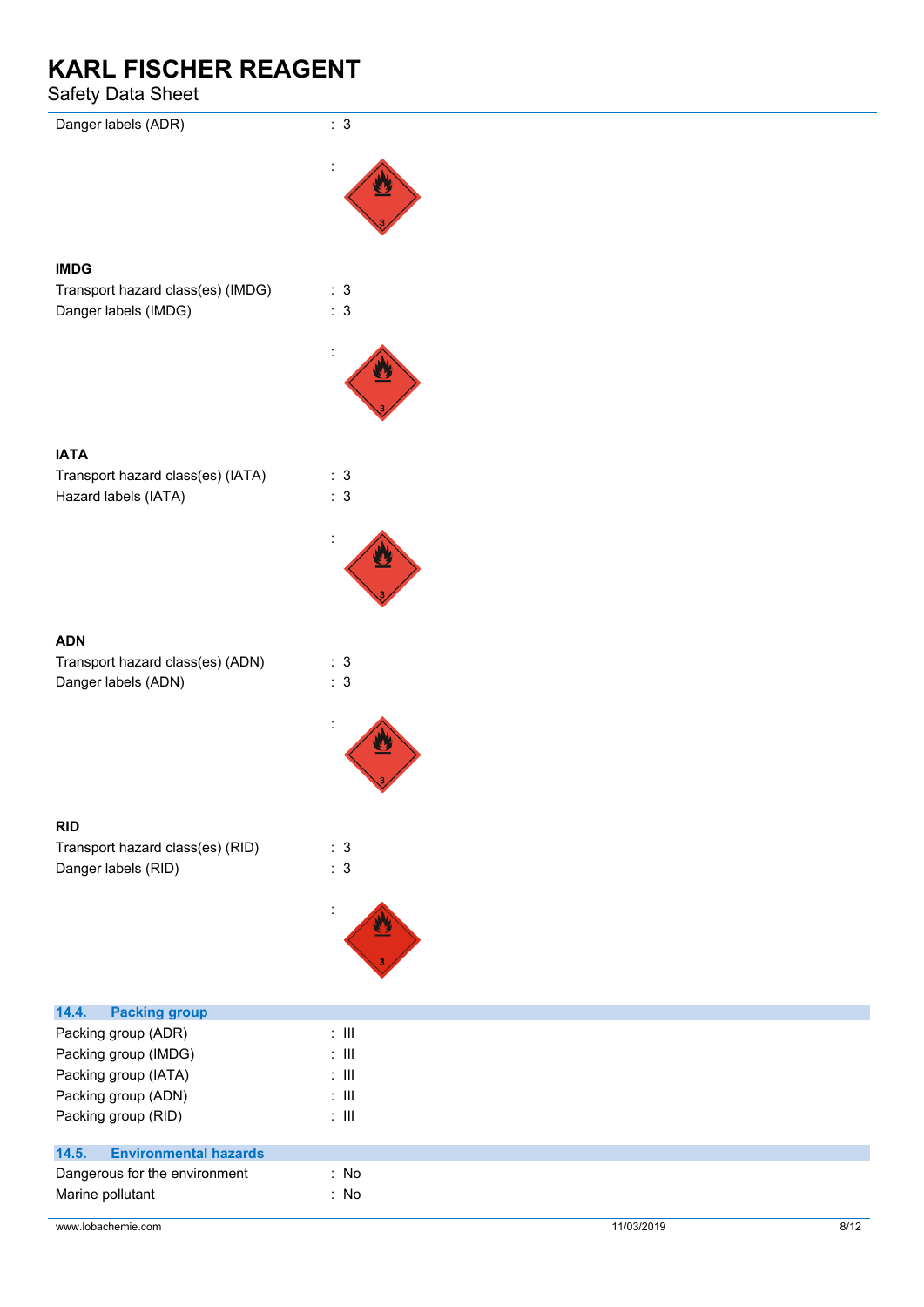Safety Data Sheet

Other information **contract in the contract of the Contract Contract information available** contract of the contract of the contract of the contract of the contract of the contract of the contract of the contract of the co

#### $14.6.$ **14.6. Special precautions for user**

| - Overland transport                                         |                           |      |
|--------------------------------------------------------------|---------------------------|------|
| Classification code (ADR)                                    | : F1                      |      |
| Limited quantities (ADR)                                     | 5 <sub>l</sub>            |      |
| Excepted quantities (ADR)                                    | $\therefore$ E1           |      |
| Packing instructions (ADR)                                   | : P001, IBC03, LP01, R001 |      |
| Mixed packing provisions (ADR)                               | : MP19                    |      |
| Portable tank and bulk container<br>instructions (ADR)       | : T2                      |      |
| Portable tank and bulk container special<br>provisions (ADR) | $:$ TP1                   |      |
| Tank code (ADR)                                              | : LGBF                    |      |
| Vehicle for tank carriage                                    | $:$ FL                    |      |
| Transport category (ADR)                                     | : 3                       |      |
| Special provisions for carriage - Packages : V12<br>(ADR)    |                           |      |
| Special provisions for carriage - Operation<br>(ADR)         | ∴ S2                      |      |
| Hazard identification number (Kemler No.)                    | : 30                      |      |
| Orange plates                                                | 30                        |      |
|                                                              | 1188                      |      |
| Tunnel restriction code (ADR)                                | : D/E                     |      |
| EAC code                                                     | $: \cdot 2Y$              |      |
|                                                              |                           |      |
| - Transport by sea                                           |                           |      |
| Limited quantities (IMDG)                                    | : 5L                      |      |
| Excepted quantities (IMDG)                                   | : E1                      |      |
| Packing instructions (IMDG)                                  | : P001, LP01              |      |
| IBC packing instructions (IMDG)                              | : IBC03                   |      |
| Tank instructions (IMDG)                                     | : T2                      |      |
| Tank special provisions (IMDG)                               | $:$ TP1                   |      |
| EmS-No. (Fire)                                               | $: F-E$                   |      |
| EmS-No. (Spillage)                                           | $: S-D$                   |      |
| Stowage category (IMDG)                                      | : A                       |      |
| Flash point (IMDG)                                           | $: 38^{\circ}$ C c.c.     |      |
| MFAG-No                                                      | : $127$                   |      |
| - Air transport                                              |                           |      |
| PCA Excepted quantities (IATA)                               | : E1                      |      |
| PCA Limited quantities (IATA)                                | : Y344                    |      |
| PCA limited quantity max net quantity<br>(IATA)              | : 10L                     |      |
| PCA packing instructions (IATA)                              | : 355                     |      |
| PCA max net quantity (IATA)                                  | : 60L                     |      |
| CAO packing instructions (IATA)                              | : 366                     |      |
| CAO max net quantity (IATA)                                  | : 220L                    |      |
| ERG code (IATA)                                              | : 3L                      |      |
|                                                              |                           |      |
| - Inland waterway transport                                  |                           |      |
| Classification code (ADN)                                    | : F1                      |      |
| Limited quantities (ADN)                                     | : 5L                      |      |
| www.lobachemie.com                                           | 11/03/2019                | 9/12 |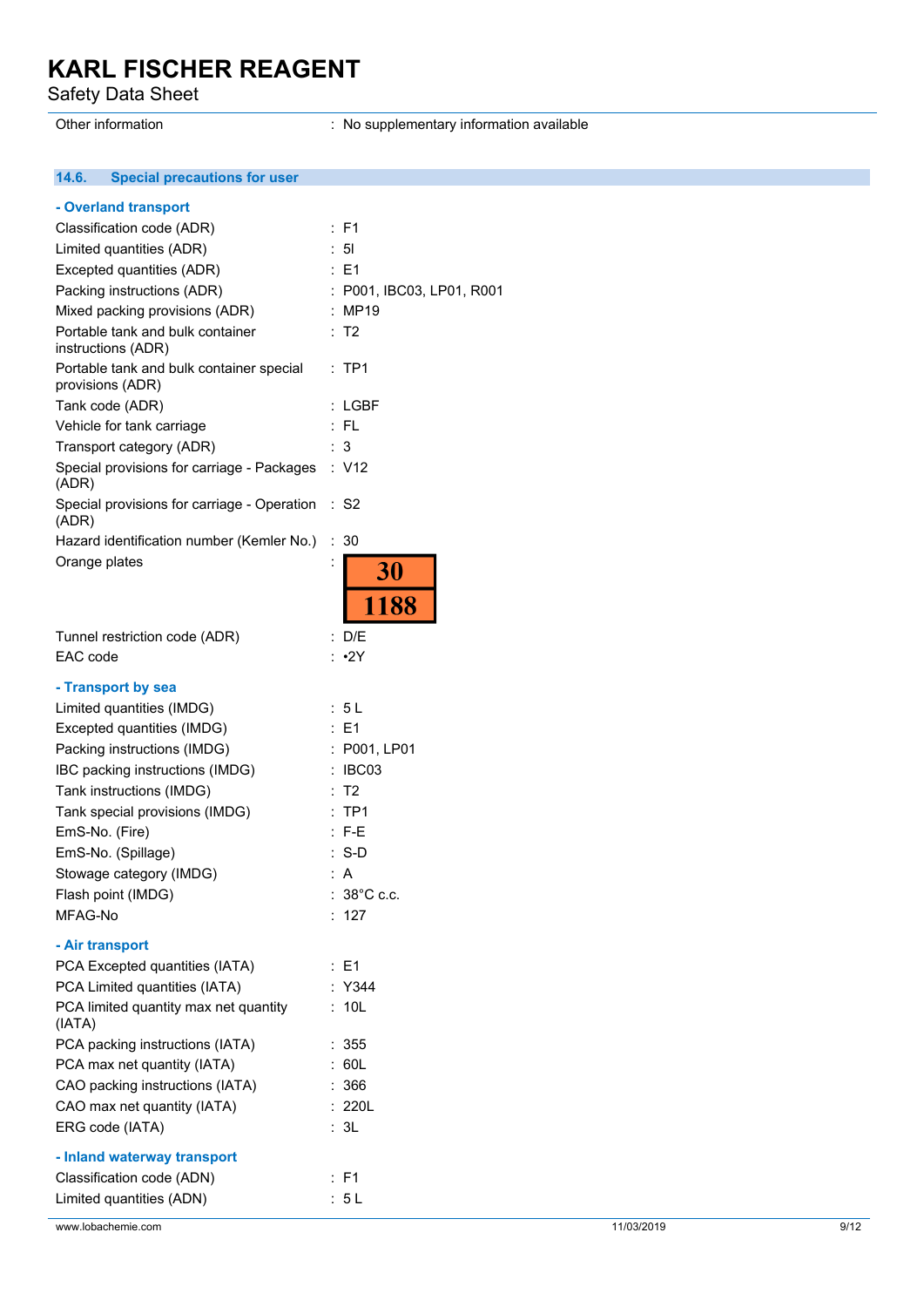### Safety Data Sheet

| Excepted quantities (ADN)                                    | :E1                       |
|--------------------------------------------------------------|---------------------------|
| Carriage permitted (ADN)                                     | : T                       |
| Equipment required (ADN)                                     | $:$ PP, EX, A             |
| Ventilation (ADN)                                            | : VE01                    |
| Number of blue cones/lights (ADN)                            | : 0                       |
| - Rail transport                                             |                           |
| Classification code (RID)                                    | : F1                      |
| Limited quantities (RID)                                     | : 5L                      |
| Excepted quantities (RID)                                    | $\therefore$ F1           |
| Packing instructions (RID)                                   | : P001, IBC03, LP01, R001 |
| Mixed packing provisions (RID)                               | : MP19                    |
| Portable tank and bulk container<br>instructions (RID)       | : T2                      |
| Portable tank and bulk container special<br>provisions (RID) | $:$ TP1                   |
| Tank codes for RID tanks (RID)                               | : LGBF                    |
| Transport category (RID)                                     | : 3                       |
| Special provisions for carriage – Packages<br>(RID)          | : W12                     |
| Colis express (express parcels) (RID)                        | $\therefore$ CE4          |
| Hazard identification number (RID)                           | : 30                      |

**14.7. Transport in bulk according to Annex II of MARPOL 73/78 and the IBC Code**

#### Not applicable

**SECTION 15: Regulatory information**

**15.1. Safety, health and environmental regulations/legislation specific for the substance or mixture**

#### **15.1.1. EU-Regulations**

#### Contains no REACH substances with Annex XVII restrictions

Contains a substance on the REACH candidate list in concentration ≥ 0.1% or with a lower specific limit: 2-Methoxyethanol (EC 203-713-7, CAS 109-86-4)

Contains no REACH Annex XIV substances

#### **15.1.2. National regulations**

### **Germany** Reference to AwSV : Water hazard class (WGK) 2, Significantly hazardous to water (Classification according to AwSV, Annex 1) 12th Ordinance Implementing the Federal Immission Control Act - 12.BImSchV : Is not subject of the 12. BlmSchV (Hazardous Incident Ordinance) **Netherlands**

| SZW-lijst van kankerverwekkende stoffen                                            | : 2-Methoxyethanol, 2, 2'-iminodiethanol are listed |
|------------------------------------------------------------------------------------|-----------------------------------------------------|
| SZW-lijst van mutagene stoffen                                                     | : None of the components are listed                 |
| NIET-limitatieve lijst van voor de<br>voortplanting giftige stoffen - Borstvoeding | : None of the components are listed                 |
|                                                                                    |                                                     |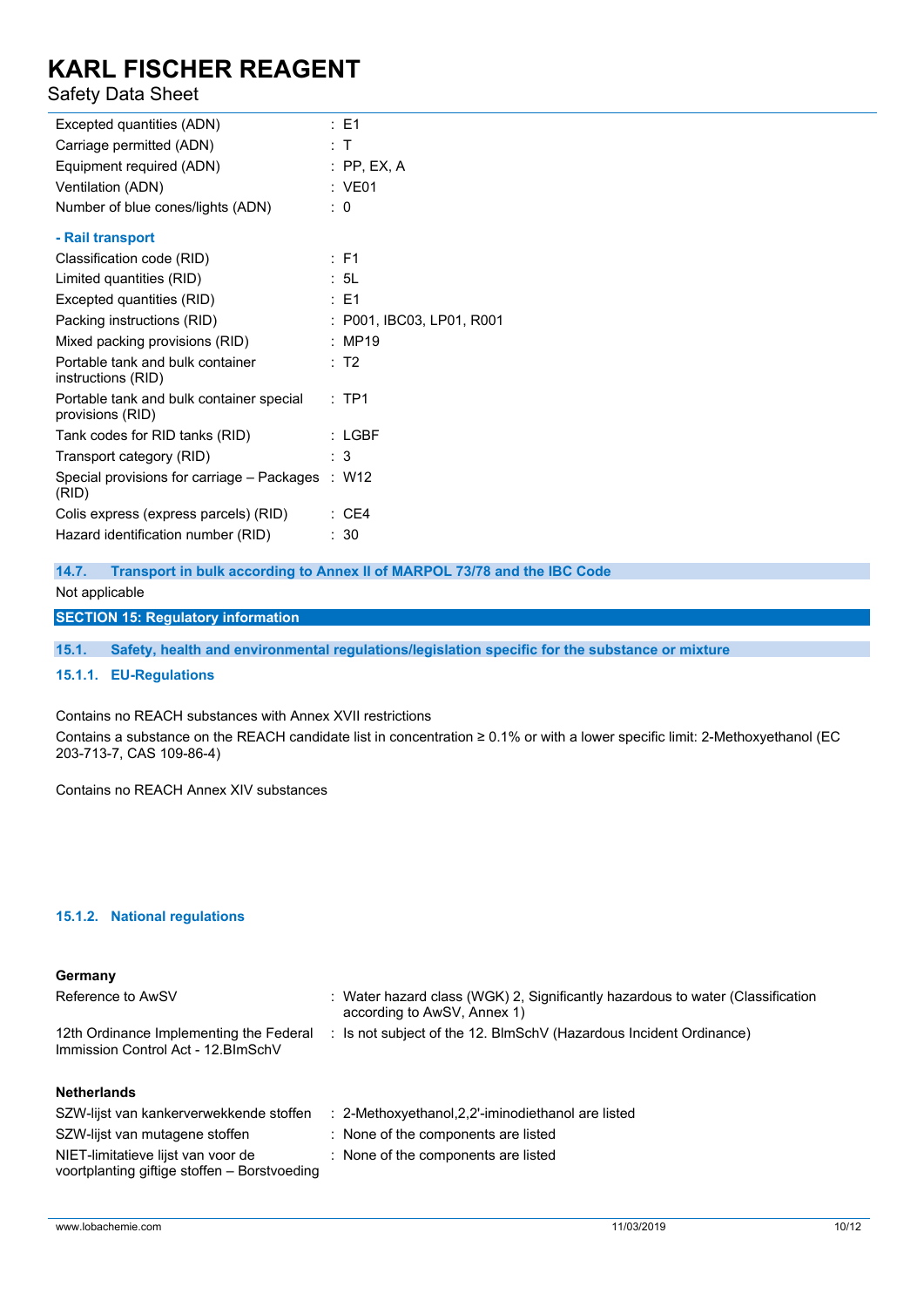Safety Data Sheet

| NIET-limitatieve lijst van voor de<br>voortplanting giftige stoffen -<br>Vruchtbaarheid | : 2-Methoxyethanol is listed                                                                                                                                                             |
|-----------------------------------------------------------------------------------------|------------------------------------------------------------------------------------------------------------------------------------------------------------------------------------------|
| NIET-limitatieve lijst van voor de<br>voortplanting giftige stoffen – Ontwikkeling      | : 2-Methoxyethanol is listed                                                                                                                                                             |
| <b>Denmark</b>                                                                          |                                                                                                                                                                                          |
| Class for fire hazard                                                                   | : Class II-1                                                                                                                                                                             |
| Store unit                                                                              | $: 5$ liter                                                                                                                                                                              |
| <b>Classification remarks</b>                                                           | : R10 <h226;h302+h312;h315;h317;h319;h331;h360fd>; Emergency<br/>management guidelines for the storage of flammable liquids must be followed</h226;h302+h312;h315;h317;h319;h331;h360fd> |
| Recommendations Danish Regulation                                                       | : Young people below the age of 18 years are not allowed to use the product                                                                                                              |
|                                                                                         | Pregnant/breastfeeding women working with the product must not be in direct<br>contact with the product                                                                                  |
|                                                                                         | The requirements from the Danish Working Environment Authorities regarding work<br>with carcinogens must be followed during use and disposal                                             |
|                                                                                         |                                                                                                                                                                                          |

#### **15.2. Chemical safety assessment**

No additional information available

#### **SECTION 16: Other information**

### Full text of H- and EUH-statements:

| Acute Tox. 3 (Inhalation)           | Acute toxicity (inhal.), Category 3                             |
|-------------------------------------|-----------------------------------------------------------------|
| Acute Tox. 3<br>(Inhalation:vapour) | Acute toxicity (inhalation: vapour) Category 3                  |
| Acute Tox. 4 (Dermal)               | Acute toxicity (dermal), Category 4                             |
| Acute Tox. 4 (Inhalation)           | Acute toxicity (inhal.), Category 4                             |
| Acute Tox. 4 (Oral)                 | Acute toxicity (oral), Category 4                               |
| Aquatic Acute 1                     | Hazardous to the aquatic environment - Acute Hazard, Category 1 |
| Eye Dam. 1                          | Serious eye damage/eye irritation, Category 1                   |
| Eye Irrit. 2                        | Serious eye damage/eye irritation, Category 2                   |
| Flam. Liq. 3                        | Flammable liquids, Category 3                                   |
| Press. Gas (Liq.)                   | Gases under pressure : Liquefied gas                            |
| Repr. 1A                            | Reproductive toxicity, Category 1A                              |
| Repr. 1B                            | Reproductive toxicity, Category 1B                              |
| Repr. 1B                            | Reproductive toxicity, Category 1B                              |
| Skin Irrit, 2                       | Skin corrosion/irritation, Category 2                           |
| Skin Sens. 1                        | Skin sensitisation, Category 1                                  |
| STOT RE <sub>2</sub>                | Specific target organ toxicity - Repeated exposure, Category 2  |
| H226                                | Flammable liquid and vapour.                                    |
| H <sub>280</sub>                    | Contains gas under pressure; may explode if heated.             |
| H302                                | Harmful if swallowed.                                           |
| H312                                | Harmful in contact with skin.                                   |
| H315                                | Causes skin irritation.                                         |
| H317                                | May cause an allergic skin reaction.                            |
| H318                                | Causes serious eye damage.                                      |
| H319                                | Causes serious eye irritation.                                  |
| H331                                | Toxic if inhaled.                                               |